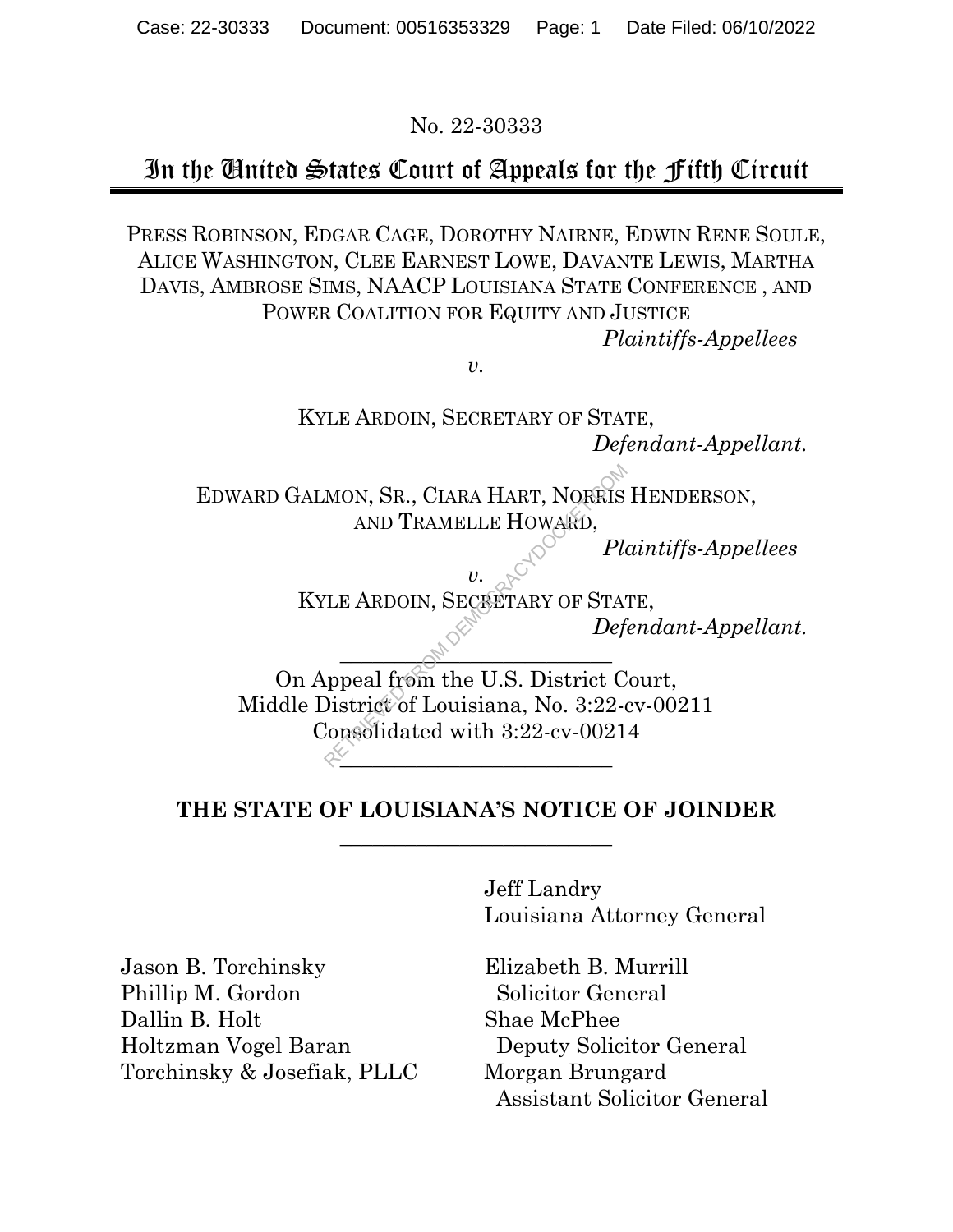15405 John Marshall Highway Haymarket, VA 20169 (540) 341-8808 phone (540) 341-8809 fax jtorchinsky@holtzmanvogel.com pgordon@holtzmanvogel.com dholt@holtzmanvogel.com

Angelique Duhon Freel Carey Tom Jones Jeffrey M. Wale Assistant Attorneys General Office of the Attorney General Louisiana Department of Justice P.O. Box 94005 Baton Rouge, LA 70804 (225) 326-6766 phone murrille@ag.louisiana.gov mcphees@ag.louisiana.gov brungardm@ag.louisiana.gov freela@ag.louisiana.gov walej@ag.louisiana.gov jonescar@ag.louisiana.gov Arena Arena DEMOCRACYDOCKET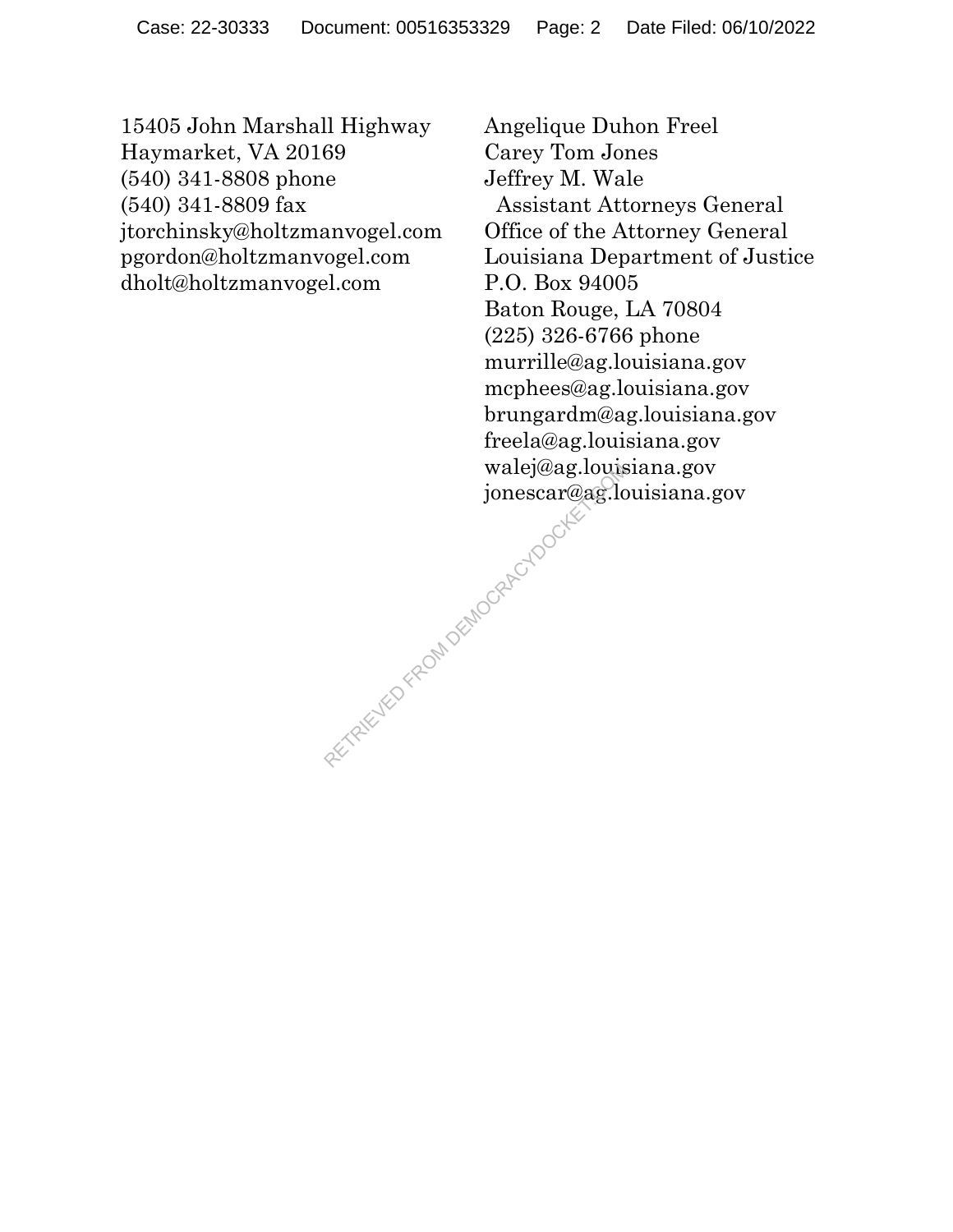Defendant-Appellant the State of Louisiana, by and through Jeff Landry, the Attorney General of Louisiana, files this Notice of Joinder.

 On June 6, 2022, Defendants below, including the State of Louisiana, filed a motion to stay pending appeal with the district court. On June 9, 2022, the district court denied Defendants' motion shortly before 2pm central time. Then, within minutes of the district court denying Defendants' motion for stay pending appeal, Defendant-Appellants Clay Schexnayder and Patrick Page Cortez sought an emergency stay in this Court. Shortly thereafter, the State likewise sought a stay on an emergency basis, though after the 2pm deadline for emergency motions, *see* Local Rule 27.3. Later the same evening, this Court issued a *per curiam* order administratively staying the district court's order "pending further review of this Court." Order, *Robinson v. Ardoin*, No. 22-30333 (5th Cir. June 9, 2022). The next day, Defendant-Appellant the Secretary of State of Louisiana also filed their emergency motion to stay in this Court. hexnayder and Patrick Page<br>this Court. Shortly thereafter<br>emergency basis though after<br>see Local Rule 27.3. Later the<br>curriam order administratively<br>g-further review of this Court

The State files this notice to join in full the briefs set forth by its co-Defendant-Appellants Clay Schexnayder and Patrick Page Cortez as well as the Secretary of State in this matter. Therefore, to the extent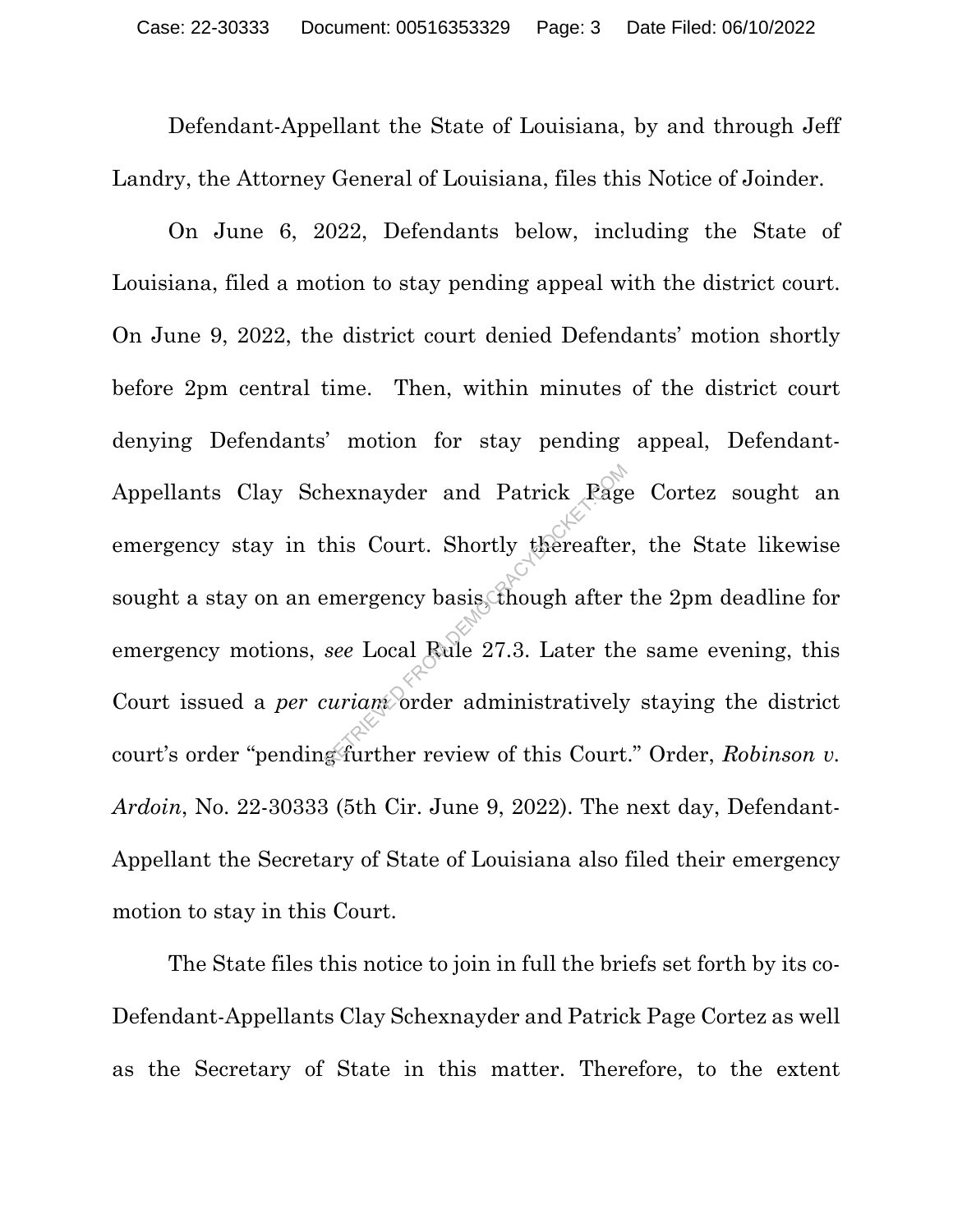necessary to preserve any issue or otherwise, the State adopts by reference all arguments set forth by Defendant-Appellants the Secretary of State and President Cortez and Speaker Schexnayder in their emergency motions to stay the district court's order granting Plaintiff-Appellees' motions for preliminary injunction.

> Jeff Landry Louisiana Attorney General

Jason B. Torchinsky Phillip M. Gordon Dallin B. Holt Holtzman Vogel Baran Torchinsky & Josefiak, PLLC 15405 John Marshall Highway Haymarket, VA 20169 (540) 341-8808 phone (540) 341-8809 fax jtorchinsky@holtzmanvogel.com pgordon@holtzmanvogel.com dholt@holtzmanvogel.com D FROM DEL

*/s/ Elizabeth Baker Murrill*  Elizabeth Baker Murrill Solicitor General Shae McPhee Deputy Solicitor General Morgan Brungard Assistant Solicitor General Angelique Duhon Freel Carey Tom Jones Jeffrey M. Wale Assistant Attorneys General Office of the Attorney General Louisiana Department of Justice P.O. Box 94005 Baton Rouge, LA 70804 (225) 326-6766 phone murrille@ag.louisiana.gov mcphees@ag.louisiana.gov brungardm@ag.louisiana.gov freela@ag.louisiana.gov walej@ag.louisiana.gov jonescar@ag.louisiana.gov